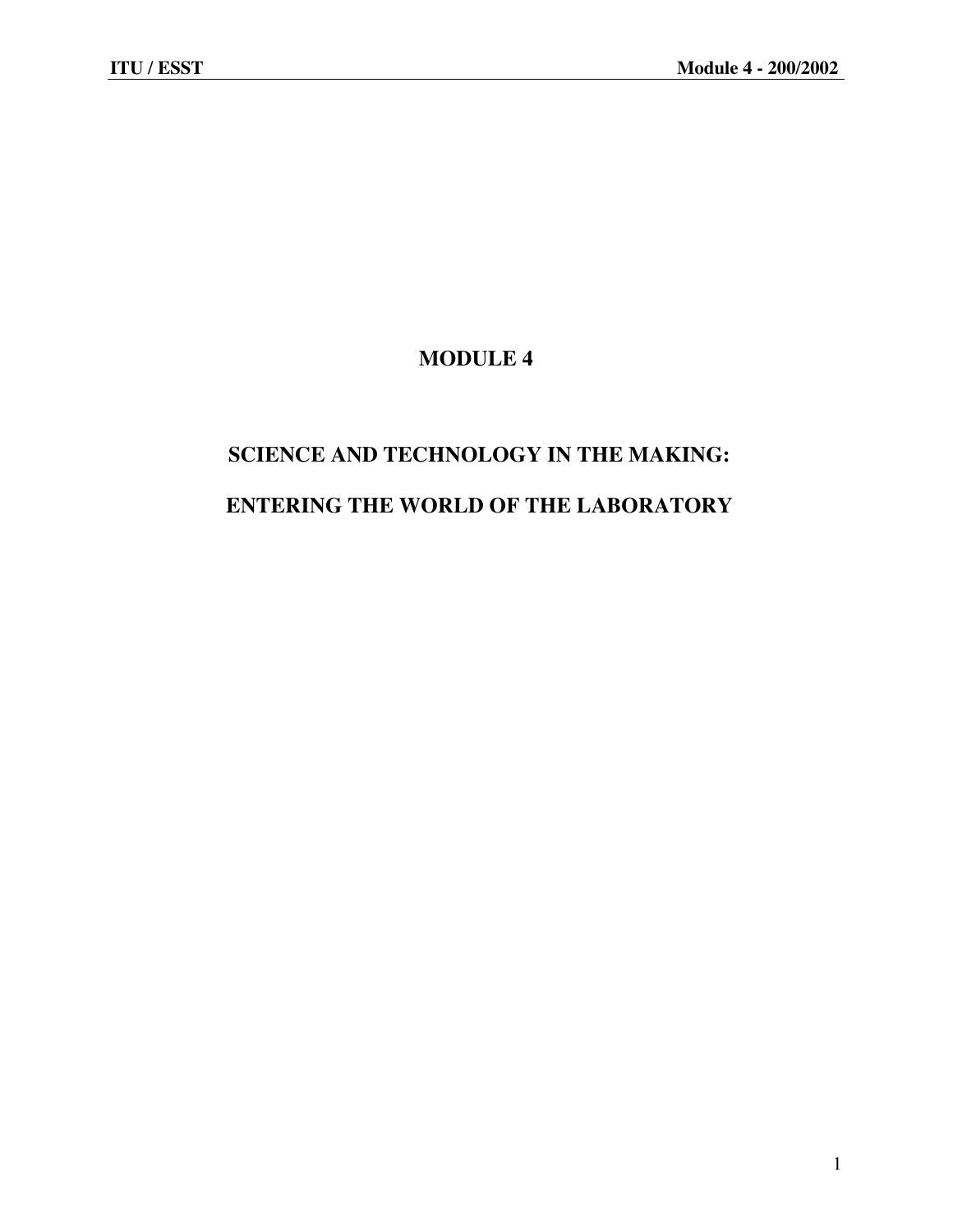# **Contents**

| Aims of the module                                |    |
|---------------------------------------------------|----|
| Central Concepts, Perspectives, Issues            |    |
| Module Structure and Organization                 |    |
| <b>Skills Training</b>                            |    |
| Assessment                                        |    |
| Seminar 1: The Sociology of Scientific Knowledge  |    |
| Seminar 2: Laboratory life                        |    |
| Seminar 3: Exploiting Science and Technology      |    |
| Skills Training: Entering the laboratory yourself | 12 |
| Seminar 4: Big Science                            | 10 |
| Seminar 5: The construction of what?              | 14 |
| Seminar 6: Society and Science                    | 16 |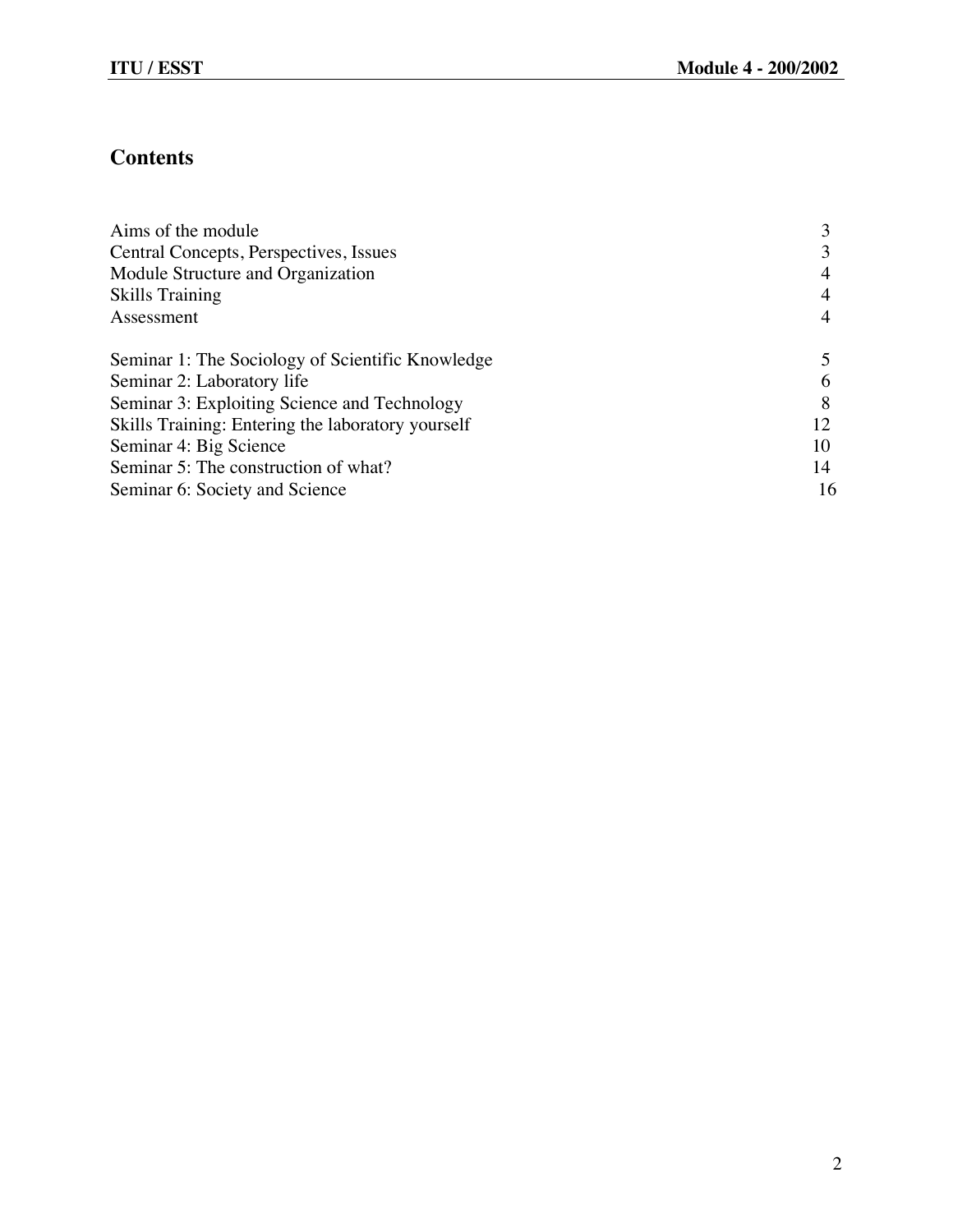# *Aims of the Module*

Module 4 aims at giving you a precise idea of the complexities involved in the processes of building up scientific facts. You will be introduced to the way experimental research programs are set up and how they involve negotiations, translations of interests, and have political as well as cultural relevance. Because of this heterogeneous mixing of humans and non-humans, facts and artifacts, fictions and realities, we have chosen the laboratory to give unity to the lectures, seminars, and field work provided during this three week period of Module 3. In terms of knowledge to be acquired, you are expected, at the end of the three week period, to have some idea of the way laboratories actually function. This includes their internal functioning, the way they fulfil various functions in modern societies and the way they relate to other laboratories. This also includes the way they entertain multidisciplinary links with other laboratories in an industrial context.

# *Central Concepts, Perspectives, Issues*

The scientific lab is a concrete place, located in different kinds of institutions (universities, research centers, industries, military buildings, etc.), the unity of which is usually determined by specific objects of research or specific methods. The size of labs may vary from small units to big research centers like the CERN in Geneva. The scientific laboratory is where science is practiced in collaboration between scientists, technicians, secretaries, professors, research students, engineers and so on. In some instances it is also the place where scientists are trained and from where their professional identity is acquired.

Since the origins of experimental science, the laboratory itself has been neglected by philosophers, epistemologists, and social scientists. Their analyses of science came very often through what scientists themselves had to say about it, either in the professional journals where their findings were published or in autobiographical accounts of their work. It is only in recent years that the scientific laboratory has become an object of investigation on its own. Laboratory studies have not only transformed our general views on what science is about, it has also transformed the language we use in order to speak about it. The isolated abstract terms of traditional philosophers, historians, and even sociologists, were gradually replaced or supplemented by more specific terms, linking the analysis of science to empirical data and study. The case-study is now the prominent arena of philosophical dispute. This approach is also reflected in a new sociology of scientific knowledge where scientific contents are considered as being constructed through social interactions, negotiations, translations of personal, professional, economic and political interests.

Even outside the more specifically sociological approaches it is widely realized that in order to gain insight into the workings of science, we have to understand how isolated data get transformed into scientific phenomena that eventually become the target of our high-level theories and often get translated into technological artefacts. Whatever the general outlook, most theorists of science seem to concede that what is taken as scientific reality is in fact itself the result of a scientific construction. What kind of elements actually enter this construction work is a matter of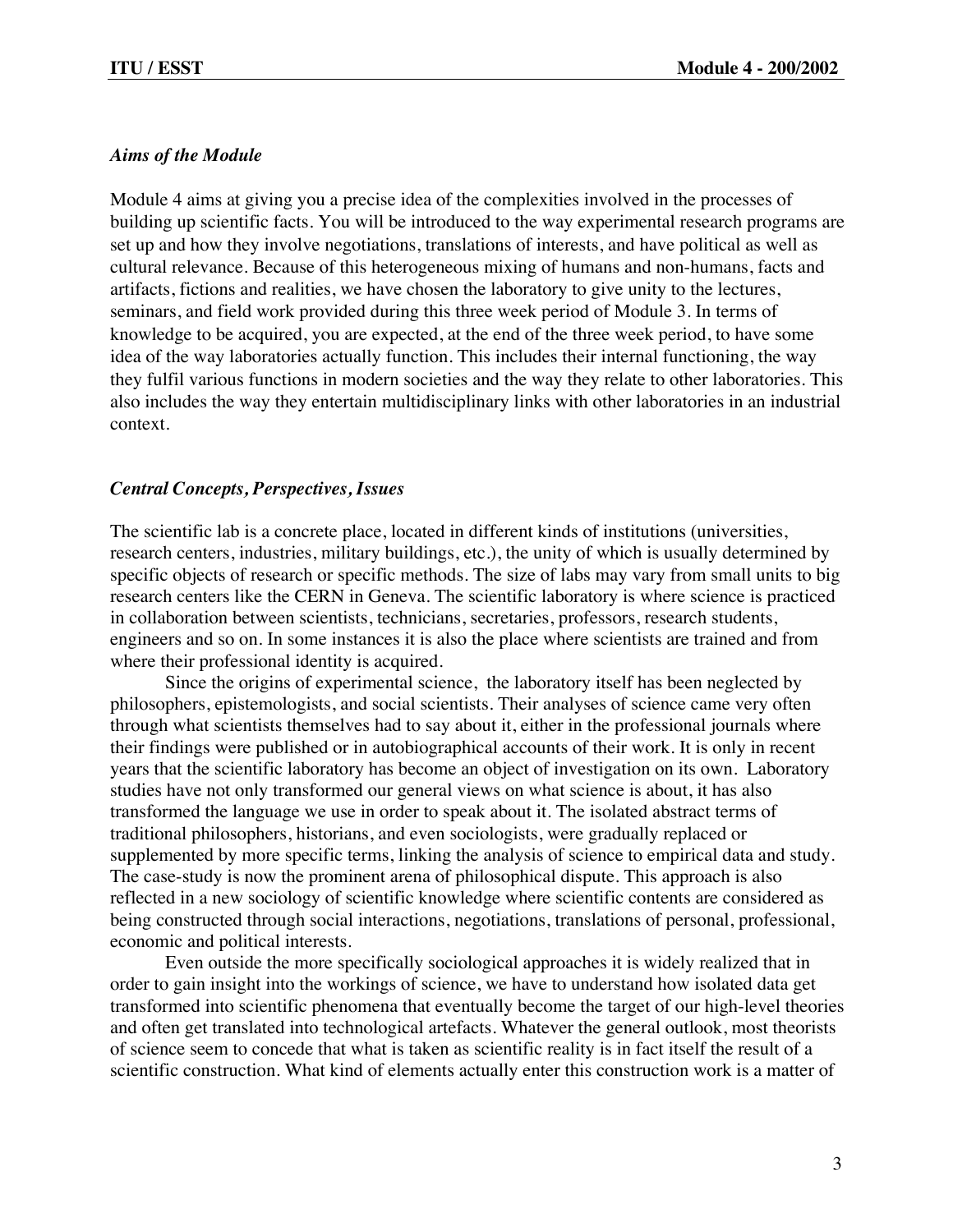lively dispute. That is why it is legitimate to summarize the goal of this module by saying that it is intended to introduce the students to a constructivist view of science.

This constructivist image of science involves a close look at the actual way scientists work in constructing facts and artifacts. Facts are not given by nature. They are not "discovered" by scientists in any simple sense of the word. Their construction results from complex processes involving heterogeneous networks of scientists, machines, techniques, institutions, engineers, politicians, skills, information, knowledge, strategies, choices, patents, ethical conflicts, controversies, innovations, etc.

# *Module Structure and Organization*

After the introductory module and the historical module, you are now entering the real world of science and technology, the laboratory.

Module 4 is structured along parallel lines:

- Lectures to present central perspectives

- Seminars to discuss key literature about the construction of facts and artifacts in the laboratory. In the seminars each student has to present summaries and critical discussions of the literature. All students are required to read the literature, also when they are not scheduled for a presentation. Participation in these discussions will also influence the evaluation of your work in this module.

# *Skills training*

Ethnographic fieldwork in a laboratory, consisting of methodological introductions and one day of actual observations in a laboratory:

# *Assessment*

As a preparation for the seminars all students have to read the literature. However, during every seminar two students will prepare a review of one of the texts of 20 minutes. The review should consist out of an abstract and a critical reflection on the text (formulate several questions). The latter will be considered as point of departure for plenary discussion.

The closing colloquium of the module on Wednesday, 21 Nov. and Thursday, 22 Nov. will function as module examination. You are asked to give a presentation of 15-20 minutes. Part of the presentation must be a "handout" or summary. Each presentation is followed by a discussion.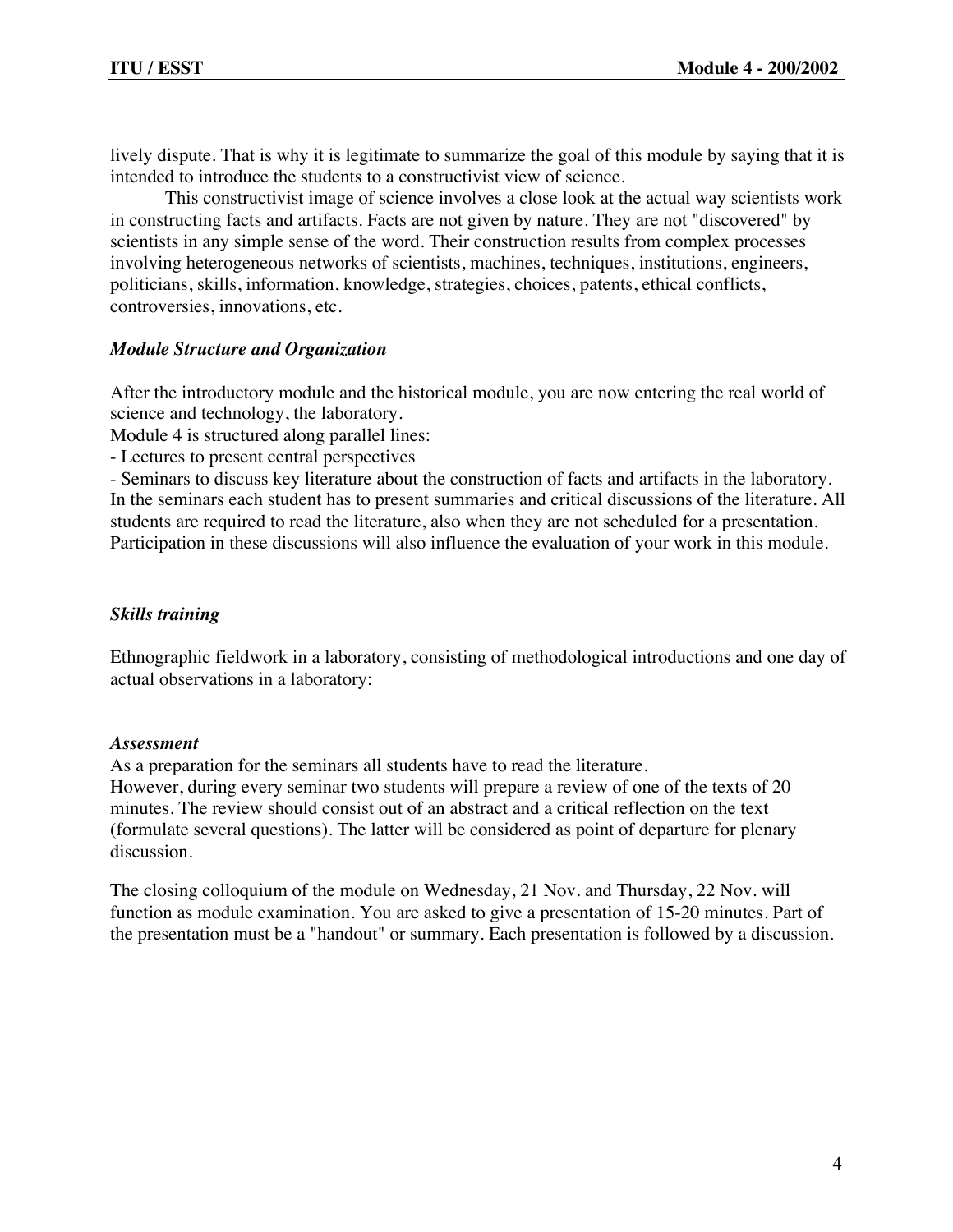# **THE ORDER OF PRACTICE**

The sociology of scientific knowledge (SSK) give prominence to the understanding of some of the general characteristics of scientific research, and of the knowledge it produces. But here it seems that we are immediately confronted by an insuperable difficulty. There are innumerable conflicting descriptions of scientific research and scientific knowledge. Nearly all these accounts of science are very heavily idealized, and represent the various utopias of our philosophers rather than what actually goes on in those places which we customarily call science laboratories. In contrast, there is a need for a general description which treats the beliefs and practices of scientists in a completely down-to-earth, matter-of-fact way, simple as a set of visible phenomena. The real difficulty SSK face is the daunting extent of our ignorance of the basic features of scientific activity and scientific inference, but in truth this is no greater than that routinely faced by sociologists and anthropologists when they study other forms of culture.

One example of SSK is the work of Harry Collins. He challenges the way of understanding convention. Collins identifies a group of physicists in agreement on conventional wisdom in their field, who nonetheless disagree upon its implications. In the course of attempt to replicate an experiment which had allegedly detected gravity waves, they offered diverse specifications for a gravity wave detector and diverse standards for evaluating one detector against another. They based their specifications and standards upon existing physical knowledge, but achieved a consensus upon neither. Accordingly, they were unable to agree upon what counted as a replication of the initial experiment, and unable to settle upon a single account of the phenomenon of gravitational radiation. (source: Science in Context, Barnes & Edge ed. 1982)

#### *Readings:*

Collins, H.M. 1985. *Changing order. Replication and induction in scientific practice.* London: SAGE Publications. Chapter 6 (p.129-157) + Postscript (p.158-168).

Collins, Harry, and Trevor Pinch. 1993. *The golem. What everyone should know about science.* Cambridge: Cambridge University Press. Chapter 5 (p91-107)

#### **Additional readings:**

Collins, H.M. 1985. Changing order. Replication and induction in scientific practice. London: SAGE Publications. Introduction + Chapter 1,2, 4.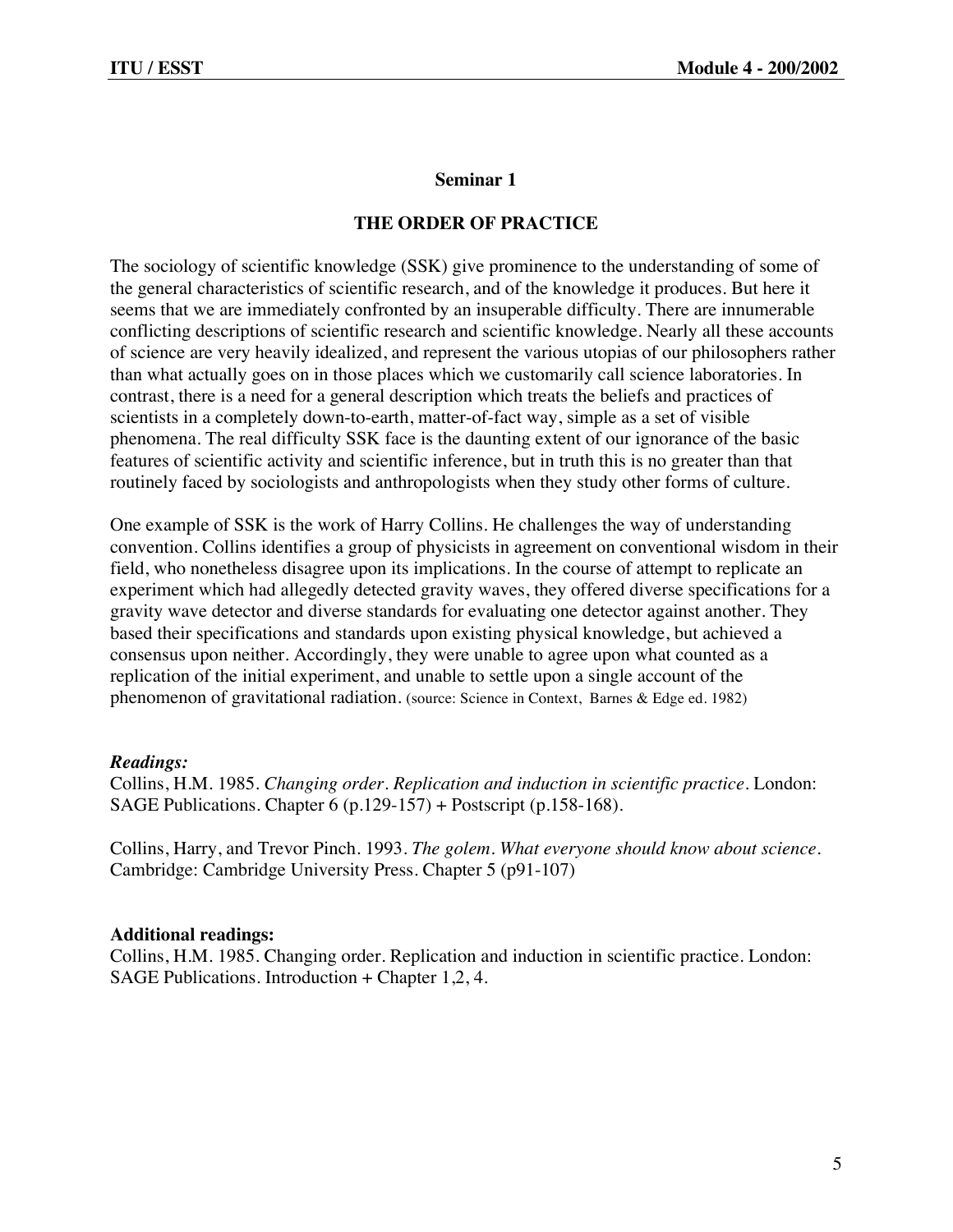#### **LABORATORY LIFE**

The anthropological study of science and technology is an old and vast tradition, or a new and small one, depending how one looks at it. From one perspective, almost the entire field of archaeology, as well as ethnographically based studies of 'material culture," might be considered part of the anthropology of science and technology. Likewise, a number of anthropologists have also examined technology in the context of culture contact, colonialism, and 'development." In this sense, anthropologists began studying "science and technology" (or perhaps better, "knowledge and artifacts") long before STS emerged as an interdisciplinary field of inquiry.

In another sense, however, cultural anthropology has been a relative late-comer to the field of science and technology studies. STS emerged out of the sociology, history and philosophy of science, as well as studies by scientists concerned with the ethical and social implications of science and technology.

In the last decades, a number of factors have contributed to a new anthropological focus on science and technology. In the 1980s a number of cultural anthropologists who had previously conducted what is now thought of as "classical" anthropological field research (studying local communities in China, France and Morocco), turned their attention to the cultural dimension of "technoscience" in Europe and the United States. (source: Hess & Layne , 1992)

In *Laboratory Life* (1986), Bruno Latour and Steve Woolgar present laboratory science in a deliberately skeptical way: as an anthropological approach to the culture of the scientist. Drawing on recent work in literary criticism, they study how the social world of the laboratory produces paper and other "texts," and how the scientific vision of reality becomes that set of statements considered, for he time being, too expensive to change. The book is based on fieldwork done by Bruno Latour in Rogers Guillemin's laboratory at the Salk Institute and provides an important link between the sociology of modern sciences and laboratory studies in the history of science.

Also the work of Sharon Traweek, a cultural anthropologist, rest on the assumption that science is a human activity, one that is specific but that does not merit a change of analytical instruments. With the cultural anthropological approach she too brings into play those who carry out the experiments and prepare the samples.

#### *Readings:*

- Latour, Bruno, and Steve Woolgar. 1986. *Laboratory Life: The Construction of Scientific Facts*. second ed. Princeton: Princeton University Press. Chapter1 (p.15-42)
- Latour, Bruno. 1987. *Science in Action: How to Follow Scientists and Engineers Through Society*. Cambridge: Harvard University Press. Chapter 2 (p.63-100)

Shapin, Steve. 1988. Following scientists around. *Social studies of science*, P.533-550. Traweek, S. (1988). *Beamtimes and lifetimes. The world of high energy physicists.* Cambridge, Massachusetts London, England: Harvard University Press. Preface + Prologue

#### *Additional readings:*

Knorr Cetina, K. (1995). Laboratory Studies: The Cultural Approach to the Study of Science. In S. Jasanoff (Ed.), *Handbook of Science and Technology Studies* (pp. 140-166). Thousand Oaks: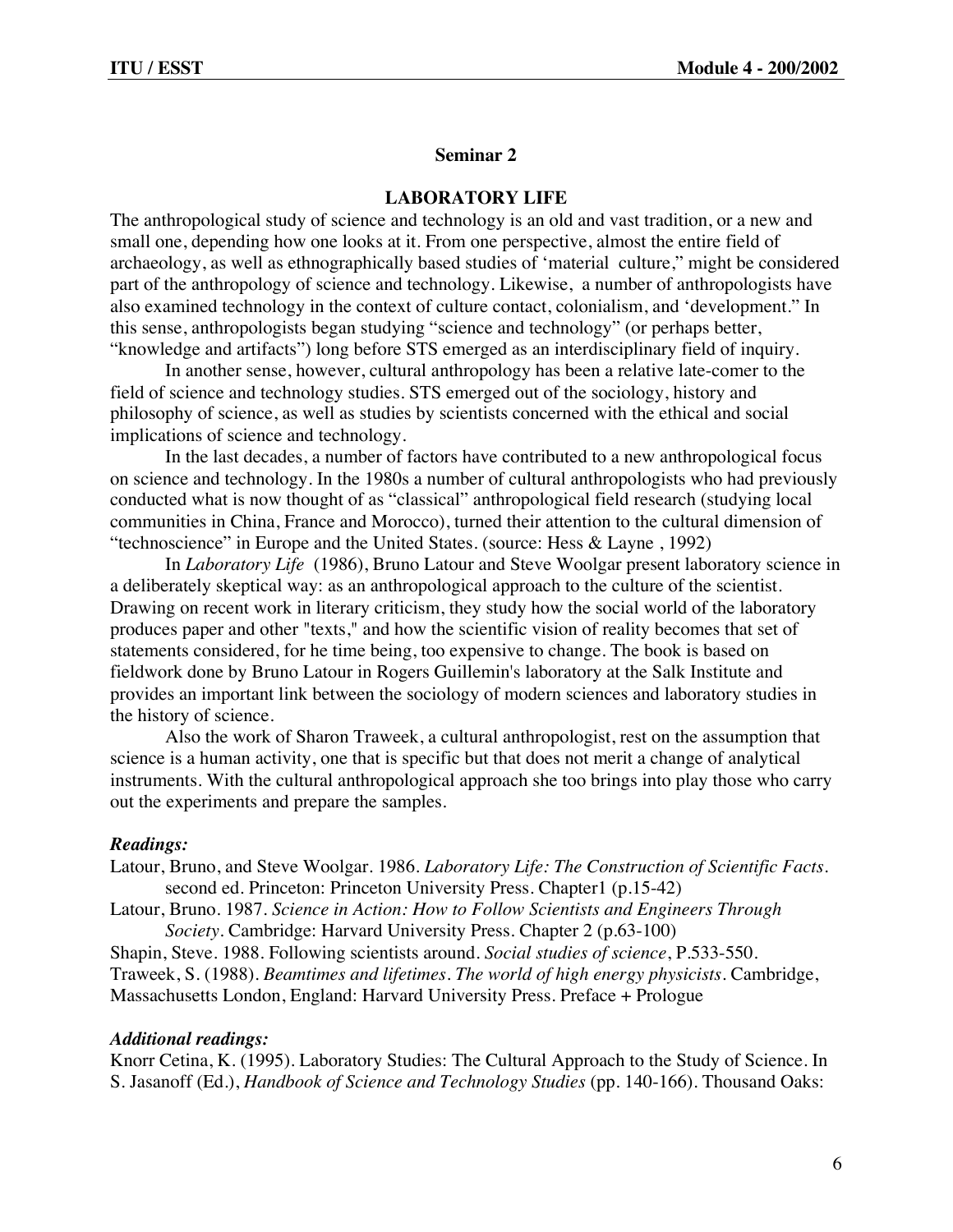SAGE Publications.

Layne, Linda (1998). Introduction. In: *Science, Technology & Human Values*, vol 23 1, 4-23. Martin, Emily (1998). Anthropology and the Cultural Study of Science. In: *Science, Technology & Human Values*, vol 23 1 (1998), 24-44.

#### **Seminar 3**

# **EXPLOITING SCIENCE AND TECHNOLOGY**

Webster focuses on the ways in which different states have sought to exploit national knowledge bases on behalf of the 'national interest.' Webster first introduces us to the political context of decisions affecting science. He discusses different approaches taken to science policy by states characterized by advanced technology. He notes that all states consider science policy to be a national priority, with some more than others taking a centralized direction in directing technology development and dissemination.

Webster notes that, within nation states, increased emphasis has been placed on encouraging the development of "critical masses" of scientists with common research interests that also coincide with national priorities (such as the development of military weaponry).

Webster takes note of an emerging emphasis on the commercialization of public sector research and development. Public universities are being encouraged to enter into cooperative agreements with the private sector to develop and transfer technology with national and international commercial potential. He discusses three concerns that have been voiced about this trend by scientists conducting research in public universities: To what extent will commercial interests manipulate the direction and focus of scientific research? Will the conditions of work and the relationships among scholars change with increased emphasis on meeting the needs of the commercial sector? What impact will commercialization have on the free access to and exchange of information, data, materials, and findings among scientists?

The role of the state and commercial interests in setting science policy has always been a concern of scientists, even though they often benefit from national policy objectives and technology transfer to the commercial sector. These links will give you some insight into this ongoing debate between state policy and scientific autonomy:

Webster also focuses on the exploitation of science and technology by the private sector. Although still not well recognized by academic sociologists, the private sector invests large amounts of money and personnel to both "pure" and "applied" science. Private sector research labs have grown out of a need for focused research and proprietary research findings. Also, private firms competing in a global marketplace must keep abreast of technological advances to stay in business.

This growing reliance of private firms on R&D has stimulated much interest in academia on the impact of technological advancement on firm competitiveness. Although neoclassical theory would argue that the greater the capital the greater the productivity, scientists and business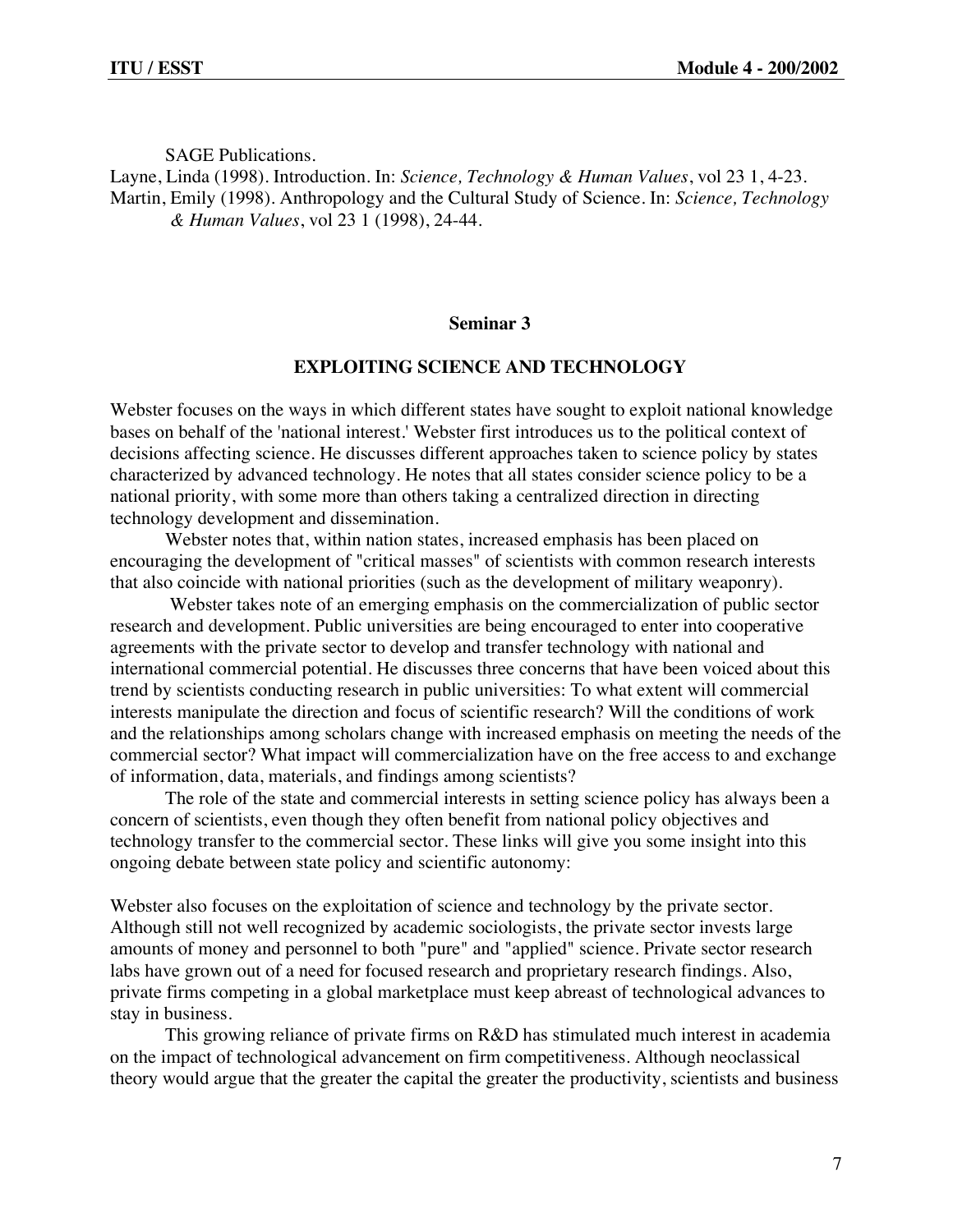managers have become aware that this relationship can be mediated by many factors. Among these, access to economic and human capital, management of technology, and control over the inputs needed to use and maintain advanced technology are key components of successful technology adoption and use.

Given the strong reliance upon proper management of technology, managers have looked with much interest at alternative approaches to understanding and maximizing management, labor, and technology relationships. "Taylorist" principals of breaking large tasks into many smaller ones and maximizing the productivity of each step in a complex production system have been challenged by perspectives that emphasize labor familiarity with a broad range of production steps. In private research labs Taylorist principals can undermine the very kind of imaginative creativity that scientists are urged to exhibit.

With these basic principals in mind, Webster discusses three potential 'revolutions' that might result from applications of biotechnology. First, advances in biotechnology might create increased emphasis on multidisciplinary collaboration among natural scientists. Second, the products of biotechnology might create a new 'industrial revolution' of consumer products. Third, biotechnology might create a revolution of thought regarding the ownership of genetically engineered products. Webster might have missed mentioning the most important potential revolution resulting from advances in biotechnology: a greater integration of societal values and morals with scientific discovery and technological development.

# *Readings*

Webster, Andrew. 1991. *Science, Technology and Society: New directions.* London: Macmillan Press LTD. Chapter1 (p.1-15) Chapter 3 (p.33-59) Chapter 4 (p.60-93) Chapter 5 (p.94-125)

*Additional readings:* Links to Related Topics chapter 4:

*Universities and the Private Sector*: -Iowa State University Research Park

#### *National Research Priorities*:

-The National Science Foundation;

- -The National Research Initiative.
- -American Association for the Advancement of Science.

-Office of Science and Technology Policy.

#### *National Funding Priorities*:

- -The International Space Station.
- -The Future of the Superconducting Super Collider.
- -Arguments in Favor of the Strategic Missile Defense System ("Star Wars").
- -Arguments in Opposition to the Strategic Missile Defense System ("Star Wars").
- -The B-2 Stealth Bomber.
- -Arguments in Opposition to Increased Funding for the B-2 Bomber.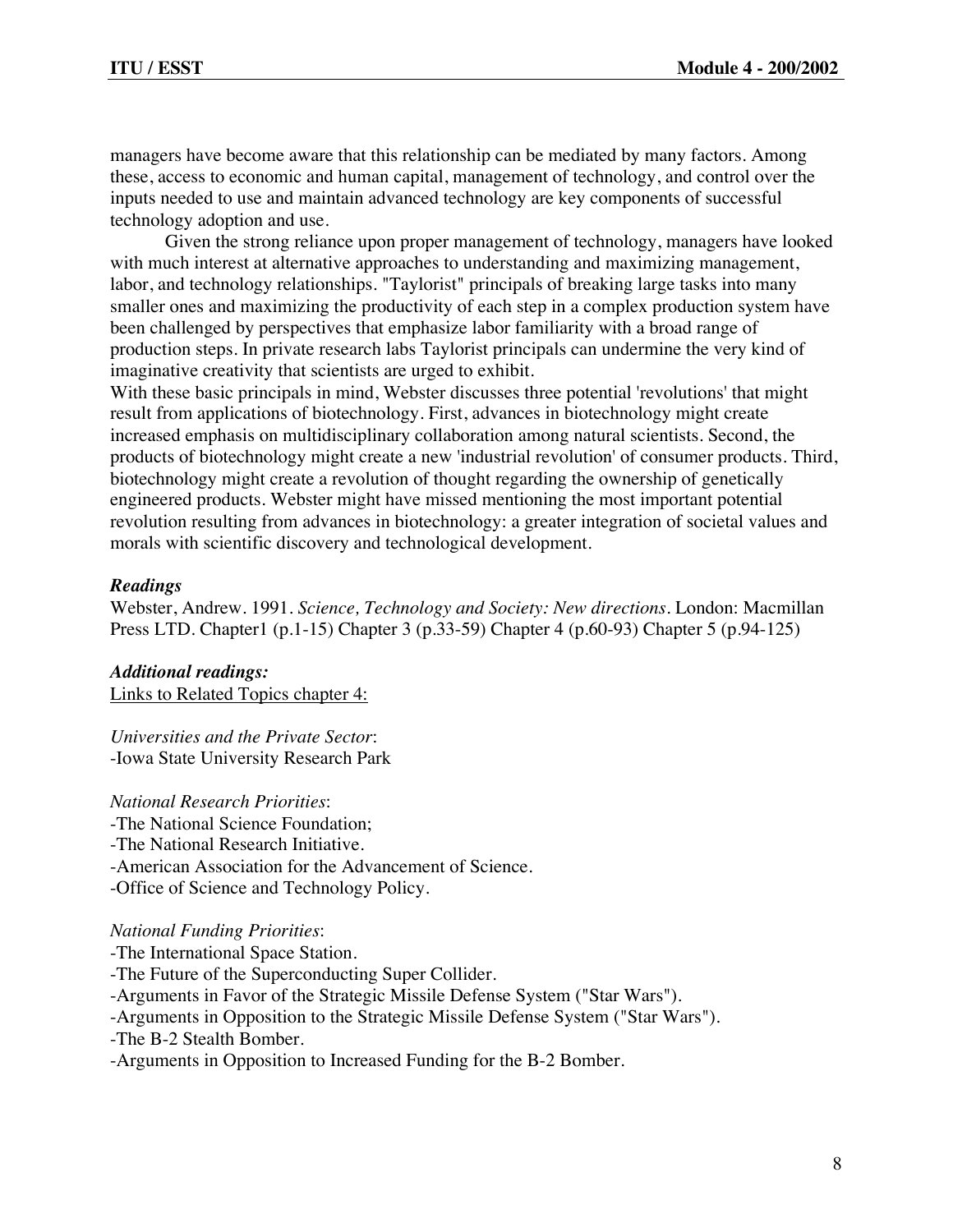Links to Related Topics chapter 4: -John Chrystal: Rural America's Future: Capital--Not Land--Will Be King. -Robert Wolf: "Iowa: Living in the Third World."

# **Skills Training**

# **ENTERING THE LABORATORY YOURSELF**

No single textbook focuses on the different ways of "doing research in science and technology". This deficiency may be due to a specific view on methods within STS. In his *Coming to Age in STS: Some Methodological Musings*, Bowden makes clear that in the field of STS, methods refer to "various strategies for data collection and analysis" and "the method of explanation for data that have been collected." Examples of the latter are general and prescriptive rules such as the four characteristics of Bloor's Strong Program and Latour's seven rule of method (Bowden 1995; quoted in Jasanoff 1995, 65). With respect to the former meaning of method (i.e., strategies for data collection and analysis), Bowden stresses that within STS, traditional disciplinary approaches are dominant, such as participant observation, ethnomethodological research, analysis of historical documents, and textual analysis. Most of the research is topic focused and multidisciplinary, which means that a "researcher uses the methods and techniques of his or her particular academic discipline to study some aspect of science or technology." (source: Bijsterveld, 1999)

Each one of you will spend one day in a laboratory concentrating on one particular aspect. For instance, replication of an experiment, the importance of inscription devices, the hierarchical structure of the lab, the technological infrastructure of the lab, the role of skills and tacit knowledge, the disputes, the arts of storing and retrieving information, the national or international collaborations of the lab, the involvement of the lab in expertise, the financial support of the lab.

To gather information about these topics you need to observe, taking notes and interview people within the context of its own practice.

# *Readings:*

- Collins H.M. (1984). Researching Spoonbending: Concepts and Practice of Participatory Fieldwork. In: C. Bell & H. Roberts (eds.), *Social Researching: Politics, Problems, Practice.* Routledge & Kegan Paul, p. 54-69.
- Hammersley M., Atkinson P. (1983). *Ethnography, Principles and Practice*. Routledge, London, chapter 5.
- Seale, Clive (ed.) (1998). *Researching Society and Culture.* Sage Publications, chapter 16

# *Additional Readings:*

- Alasuutari, P. (1995). *Researching culture. Qualitative method and cultural studies.* London: Thousand Oaks.
- Mol, Annemarie & Jessica Mesman (1996) Neonatal Food and the Politics of Theory: Some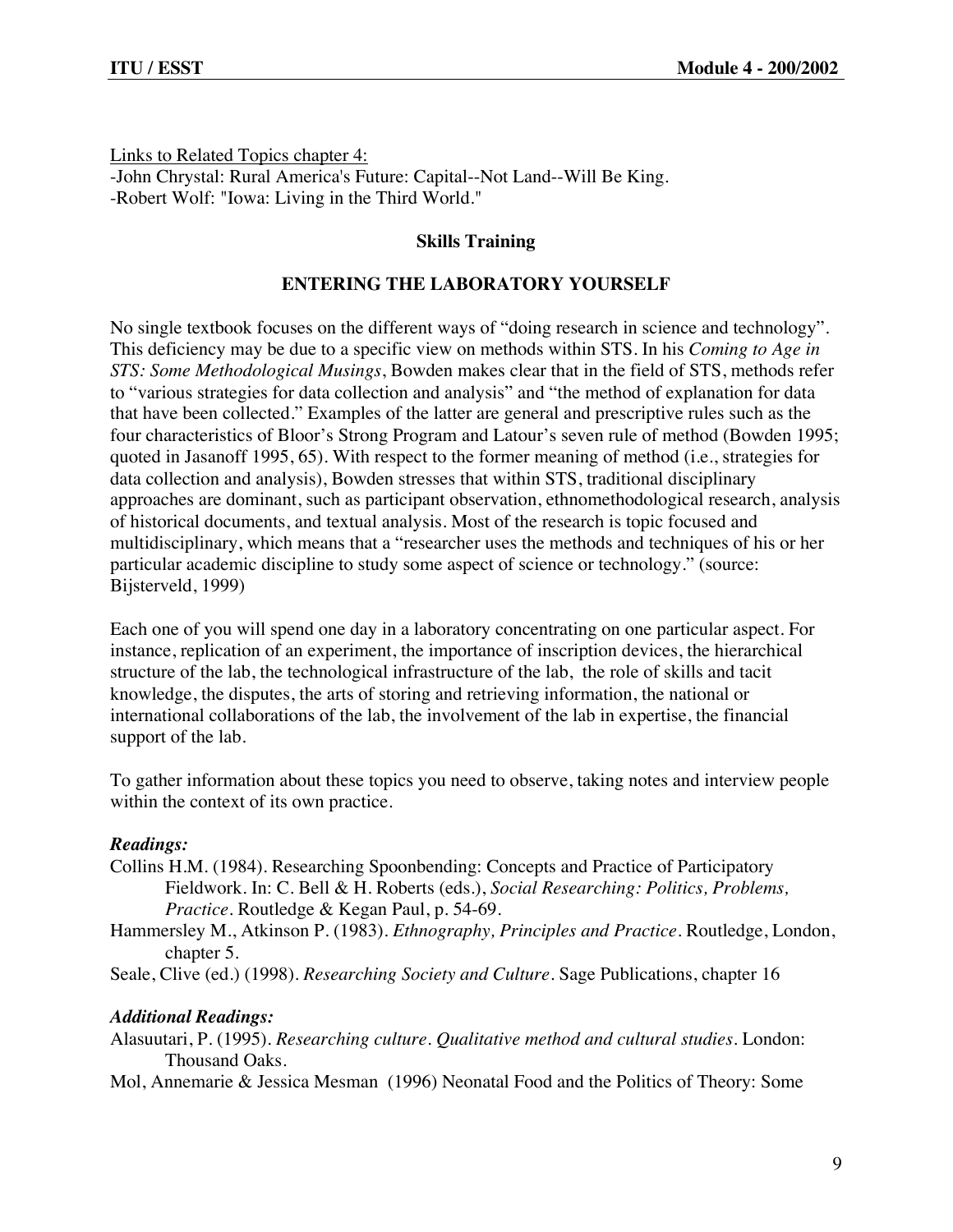Questions of Method. In*: Social Studies of Science*, vol 26 2, 419-444 Seale, Clive (ed.) (1998). *Researching Society and Culture.* Sage Publications, chapter 17

#### **Seminar 4**

#### **BIG SCIENCE**

Big science has brought research an unprecedented strength and vulnerability. After the development of radar and nuclear weapons in World War II, science occupied an unparalleled position of prestige and power. Other coordinated efforts built on those accomplishments, capitalizing on a broad public and political support : weapons projects like the hydrogen bomb and guided missiles: huge particle accelerator centers that ushered in a new understanding of matter: space programs of moon missions and unmanned interplanetary craft; massive efforts in controlled fusion; and a plethora of large-scale scientific-industrial projects in new materials, electronics, computing, and pharmaceuticals.

In the years since, the blurred domain between science and technology has demanded – and received – more than popular attention; it has required ever larger fractions of national budgets. Perhaps inevitably, the rising scale of science collided with economic constraints. Even without the catastrophic explosion of the space shuttle *Challenger* and the near meltdown of Chernobyl, big science was in for questioning. With such events, reflection on the nature and wisdom of large-scale science has been rife – from the pages of scientific journals to the halls of government. Scientists, scholars, and the public, willingly or not, must now confront basic issues about research priorities, and where scientific effort is best put.

#### *Readings:*

AA1994. How Big can be Beautiful. *The Economist* (October 8th):100-104.

Adams, J.B. 1973. Some Problems of a Big Science. *Daedalus* 102 (2):111-124.

Galison, Peter, and Bruce Hevly, eds. 1992. *Big Science: The growth of Large-Scale Research.* Stanford: Stanford University Press. Introduction (p.1-17) + Afterword (p.355-363)

Krige, John. 1994. Megaprojects, megateams and motivation. *Physics World* 7 (5):17-18. Galison, Peter & Bruce Hevly (1992). *Big Science. The growth of large-scale research*. Stanford University Press, Introduction + Afterword.

Latour B.,(1987) *Science in Action: How to follow scientists and engineers through society*. Cambridge, MA: Harvard University Press, chapter 6

#### *Additional Readings:*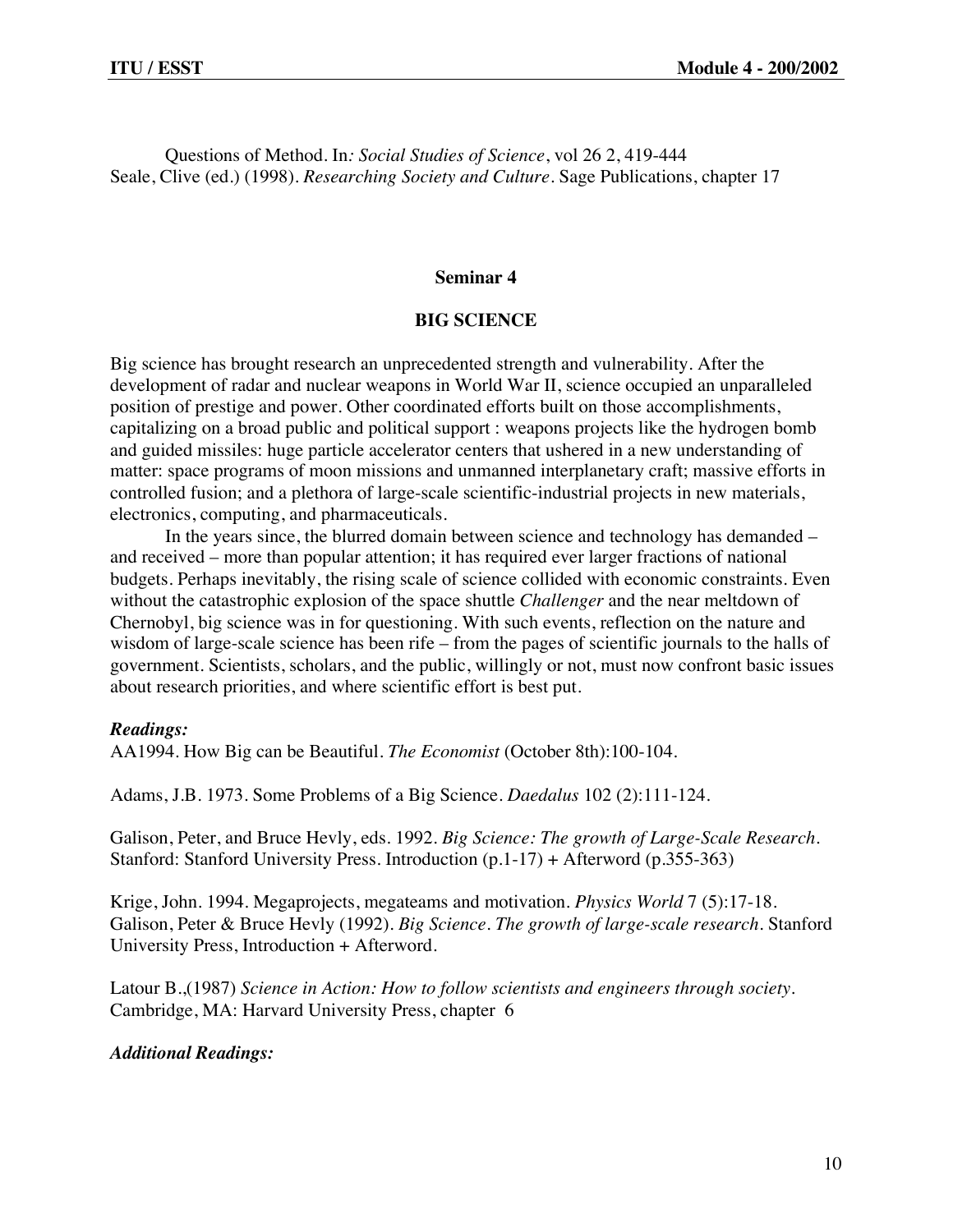Latour B. (1983). Give me a laboratory and I will raise the world. In: Knorr-Cetina & Mulkay (eds.), *Science Observed. Perspectives on the social study of science.* Sage Publications, London, p. 141-170.

Grattan-Guinness. 1994. Review: Big Science: the growth of large-scale research. *Annals of Science* 51 (4):441-443.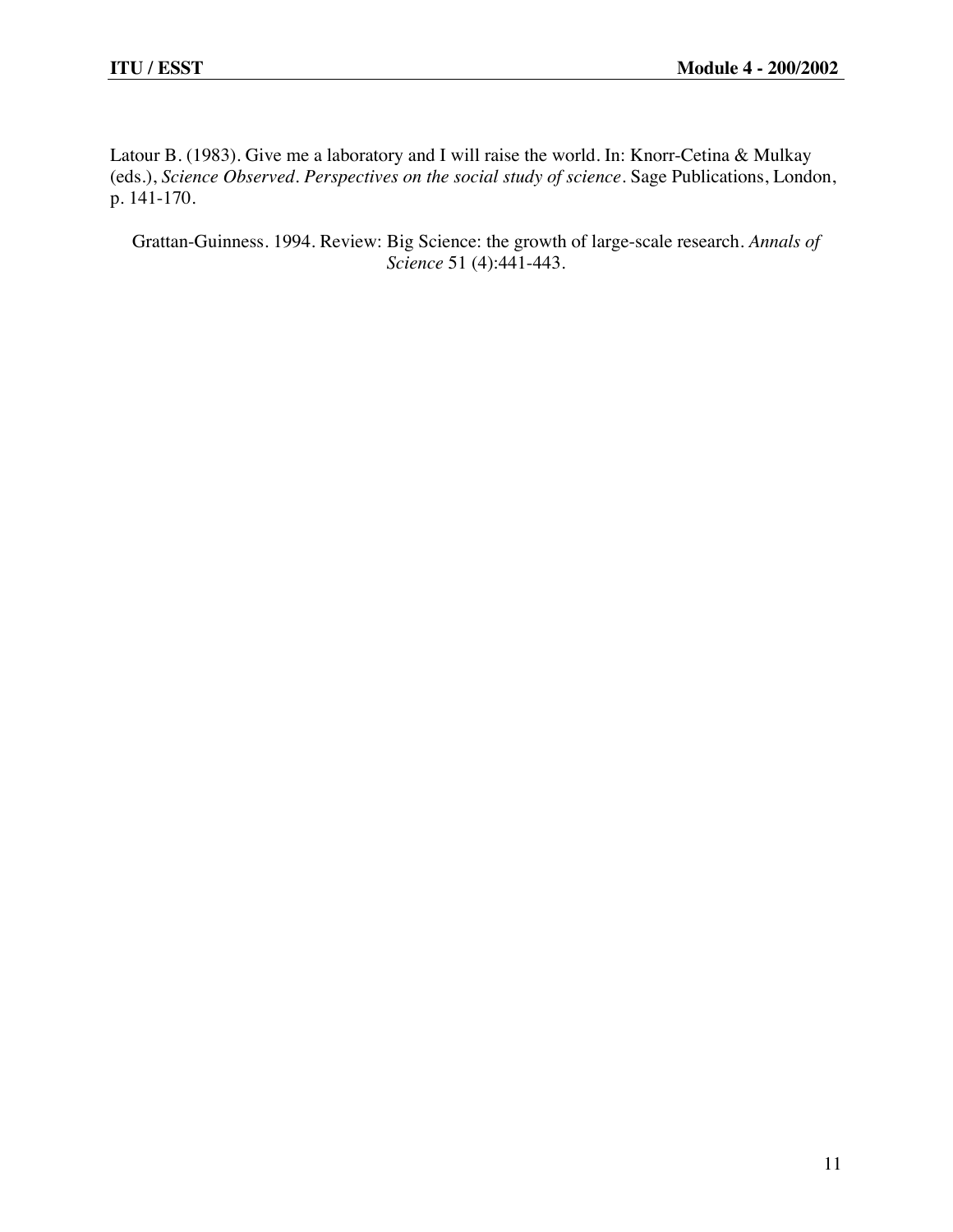#### **THE CONSTRUCTION OF WHAT?**

If one is not doing the sociology of science or knowledge, or working in the interdisciplinary field of science studies, Hacking's *The Social Construction of What?* is probably not going to be a priority on a reading list. Perhaps, however, it should be, and it certainly deserves a thorough look by anyone interested in the philosophy of knowledge. The work is of course shaped by the ongoing skirmishes of 'the science wars,' although Hacking warns us that the metaphor of war for an academic debate does disservice to both the debate and its intractability, and to the messy ugliness of real war. It does not provide an analysis of the science debate, such as the one suggested by T. Gieryn's (1999) *Cultural Boundaries of Science* (Chicago), but nor does it add to the polemics,

What Hacking does do, in this collection of lectures and essays, is provide clarification. He discusses three "sticking points" in the debates on the epistemic authority of science: contingency, nominalism, and stability. Contingency addresses the question of whether things might be otherwise, for example, whether there might be a 'non-quarky' physics. For most physicists, physics as we now understand it is simply not contingent, being the inevitable outcome of the research trajectory and its revelations of nature as-it-is. The constructivist view argues,

variously, the "opposite," the strongest position being that 'things could be otherwise.' To Hacking, contingency in science is to be found in the framing of the questions, but once questions are framed, the answers, the "contents" of a science, are noncontingent.

Hacking identifies nominalism as the second "sticking point" in debates about scientific knowledge. Nominalism debates question the relationship between our names and categories as referents to the world-as-it-is. 'Realists' posit a correspondence, while nominalists posit a disjuncture. Hacking's argument overall is weakest here, because, as he notes, realism is not treated as the opposite of nominalism anymore, but he does not review the alternatives. Finally, the problem of the stability of knowledge is at issue in 'the science wars.' Is the stability of knowledge the result of 'getting it right,' of the correspondence between scientists' fact statements and the world out there, or it the stability of knowledge the result of 'external' factors, such as its institutionalization, social networks, and so on.

Given this multidimensional discussion of positions on correspondence, representation, and truth, Hacking's discussion of the politics of science studies is not particularly enlightening. He illustrates what is apparently a continuum from a quasi-conservative historicist position in science studies, to debunking methodologies and revolutionary anti-authoritarian positions. However, based on his typology, one would expect something other than a rather linear continuum. Even a two-by-two table does better at describing the authoritarian/antiauthoritarian and Constructivist/essentialist dimensions of the debate. However weak his particular argument in this area, it did make me think. Is constructivism either necessary or sufficient for progressive social agendas? Under what conditions does the 'space' opened up by asking how things might be otherwise have liberatory potential? At one point Hacking asserts that understanding anorexia does not help those who are suffering from it. A better question, rather than this assertion, would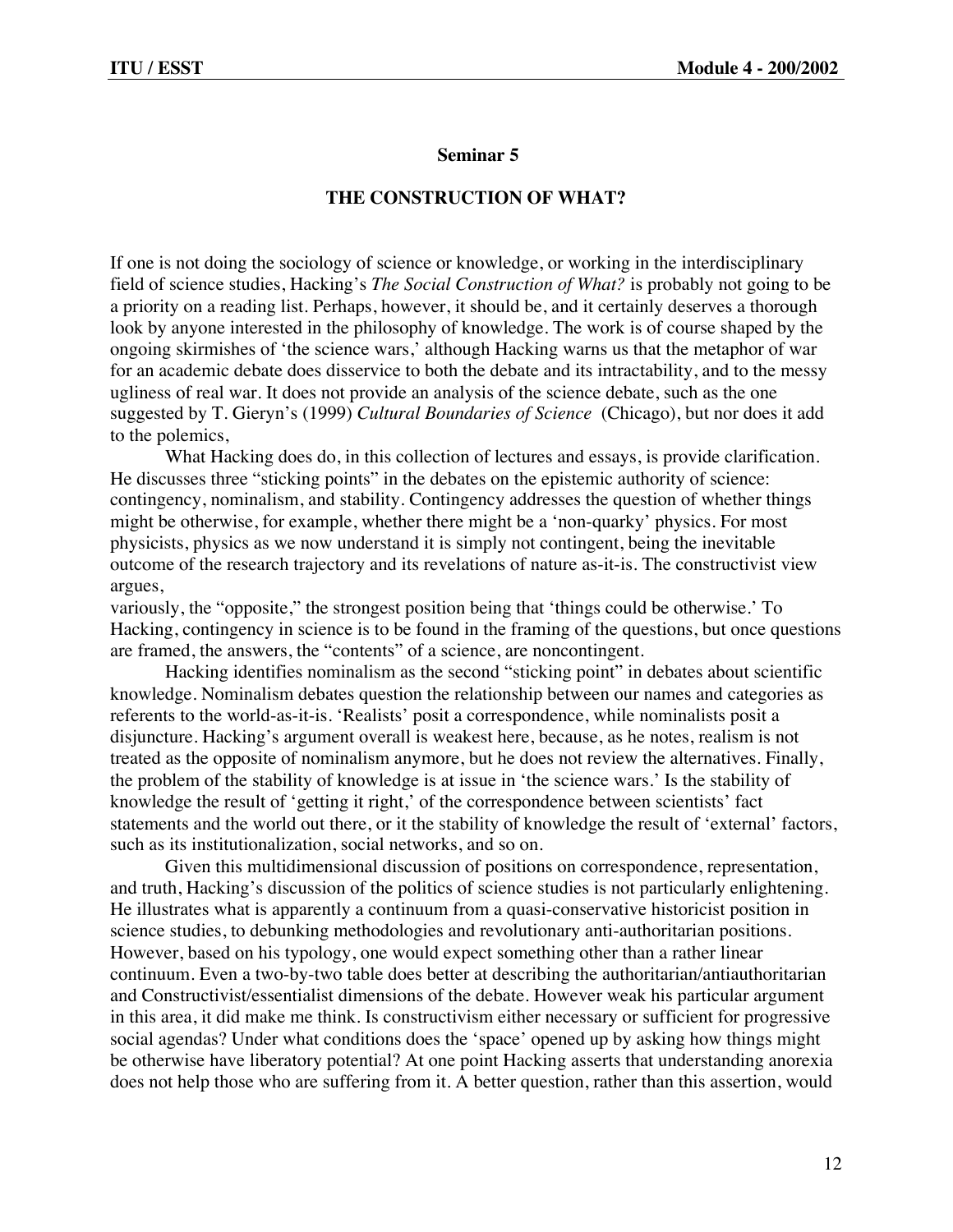be to inquire as to if, or under what conditions, an understanding of something as constructed is going to make positive social change possible?

Hacking also revists his prior work in chapters on child abuse, weapons research, rocks (dolomite, sedimentology and nanobacteriology), Captain Cook's voyage, and mental illness. In an interesting section in the chapter on mental illness he attempts to transcend the nature/society divide, with an interesting discussion of feedback loops

among and between mental and social activities and biological states. For example, behavioral therapies can change serotonin levels in people with depression, and so on. However, he reinvents the nature/social divide in his discussion of indifferent and interactive kinds. Thus one would expect 'natural' things to be indifferent to our classifications of them, but interactive things to respond in some way to our classifications. Based on his stated positions on nominalism, one might see this distinction as somewhat contradictory to the positions articulated earlier in the book.

Hacking differentiates himself from social constructivists, particularly on the basis of his analysis of contingency, although I am not so convinced by his demarcation efforts. He also identifies elsewhere (81) as a philosophical purist, which leads me to place this book into the realm of boundary work (as discussed by Gieryn). For sociologists, his dismissal of the 'social' of social

construction theses as redundant should give pause. In that regard, while Hacking's work of philosophical clarification is timely and important, it provides little methodological help for people who want to do serious sociologically informed work on knowledge. Perhaps not Hacking's best work, in the sense of originality or power, it is not, as one on-line reviewer elsewhere dismisses, "tripe." Those taking strong positions in the 'science wars' might argue that it is 'immoderately

moderate.' Nonetheless, it is a very useful work of clarification, and the dimensions and implications of this work may be disputed and further clarified, which is what the positive model of academic debate and discourse should be about. (Source: Jennifer L. CroissantProgram on Culture, Science, Technology & Society University of Arizona)

# *Readings:*

Hacking, Ian. 1999. *The construction of what?* Cambridge, MA: Harvard University Press. Chapter 3 (p.63-99) + Chapter 6 (p.163-185)

# *Additional reading:*

Crease, Robert. 1999. The Manhattan Project: an enduring legacy. *Physics World* (December):59- 63.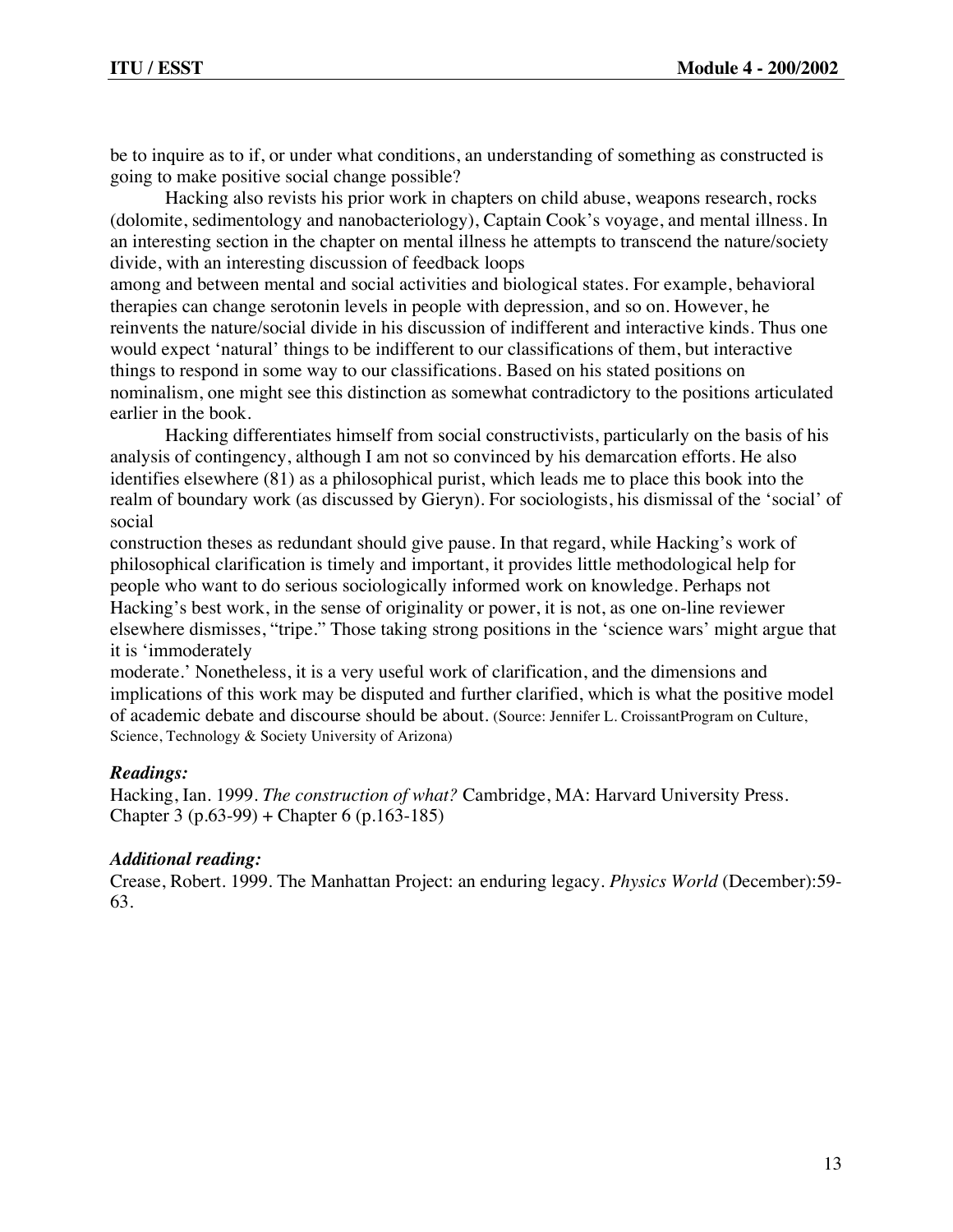# **FAT MAN AND LITTLE BOY**

The Manhattan Project was started after Albert Einstein wrote President Roosevelt that it was possible to make a tremendously powerful bomb from atomic energy. General Leslie Groves, who had just finished building the Pentagon, was placed in charge of the project. He enlisted some of the greatest scientists of the era: J. Robert Oppenheimer, Enrico Fermi and Harold Urey.

J. Robert Oppenheimer (1904 - 1967) was a brilliant professor of physics. He built large schools for the study of theoretical physics at the University of California at Berkeley and at the California Institute of Technology. He personally made major contributions to quantum theory, the theory of relativity, and to our understanding of cosmic rays, positrons, and neutron stars. He took a leave of absence from 1943 - 1945 and served as director of the Manhattan Project. He was awarded the Presidential Medal of Merit for his efforts.

In 1947 Oppenheimer became director of the Institute for Advanced Studies in Princeton, New Jersey and served there until he retired. He also served as chairman of the General Advisory Committee of the Atomic Energy Commission from 1947 to 1952. Oppenheimer opposed the development of the hydrogen bomb. In the red scares of the 1950's his past association with communists and so called "fellow travelers" was used by those opposed to his views to obtain a revocation of his security clearance. His good name was finally restored and in 1963 he received the Enrico Fermi Award, the highest award offered by the Atomic Energy Commission.

General Groves was obsessed with security. This brought him into conflict with the scientists because the scientific method requires the free exchange of ideas to obtain the best results. But despite all the security precautions, secret information was smuggled to the Soviet Union by Los Alamos employees Klaus Fuchs and David Greenglass. Using this information the Soviets built their first atomic bomb in 1949.

Winston Churchill was told by Truman of the tremendous power unleashed by the first test of an atomic bomb at the July 1945 Potsdam Conference. Churchill observed that: "This is the Second Coming, in wrath."

The first atomic bomb was dropped without warning on Hiroshima on August 6, 1945 killing 129,558 people, maiming countless others and completely destroying four square miles of the city's center. Still, the Japanese government did not capitulate. Only after a second Japanese city, Nagasaki, was bombed on August 9, killing another 66,000 people, did the Japanese surrender.

In 1945 some in the scientific community opposed the use of the atomic bomb. Other people, including certain officers in the Navy and the Army, favored putting Japan on notice, perhaps by exploding one of the devices in a demonstration on an uninhabited island or a lightly settled area of Japan. These views, however, were not endorsed by any of the major decision makers, including Oppenheimer. The film exaggerates Oppenheimer's concerns about the morality of using the bomb in order to have a major character express the opinions of those who objected to dropping the bomb on a city without a prior demonstration of its power. There is some poetic justification for using Oppenheimer as the voice of the dissenters, because, years later Oppenheimer vocally opposed the development of the much more powerful H-bomb.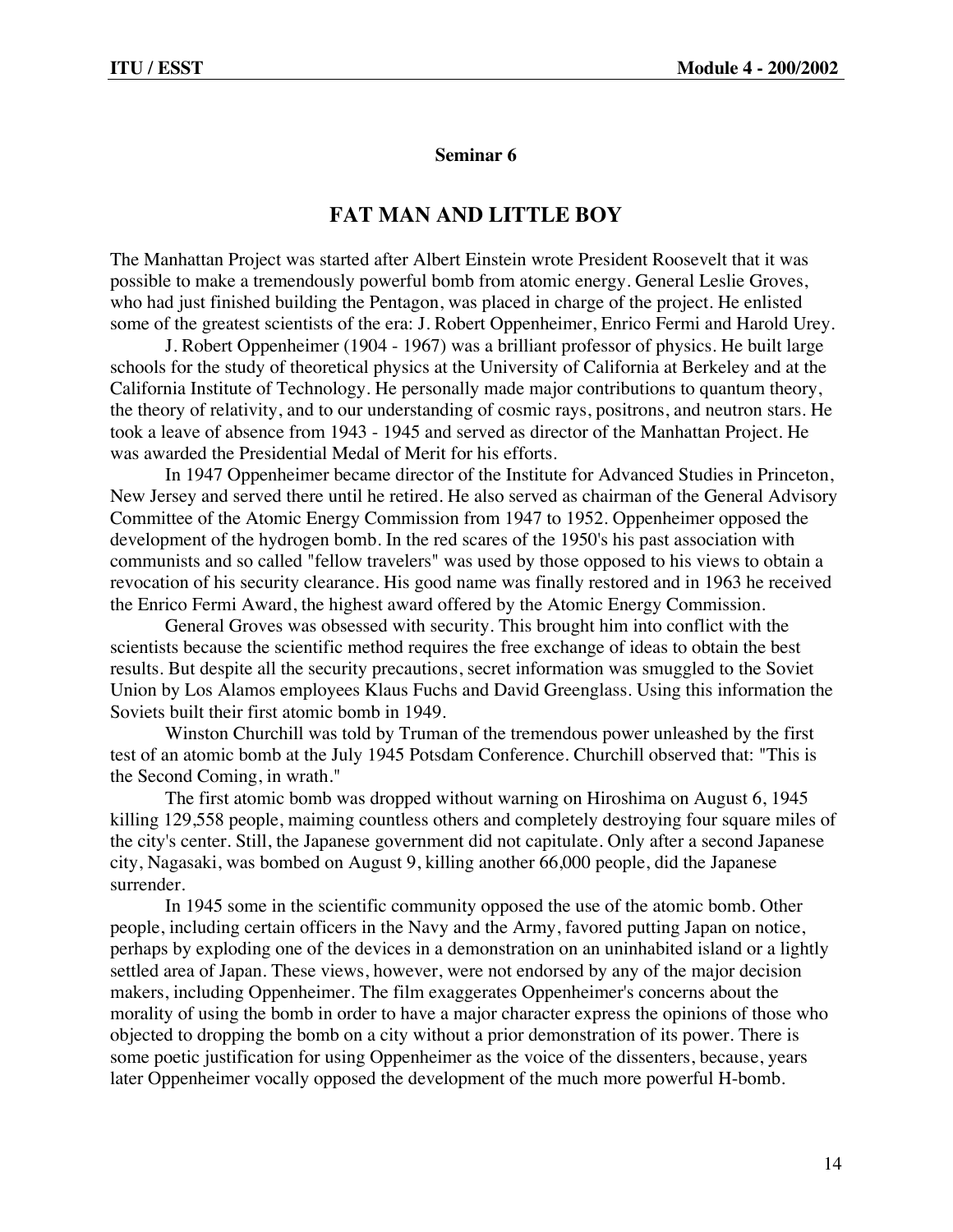There is still debate concerning whether the U.S. should have used atomic weapons on Japan. The atomic bomb was originally built to be used on Germany. The Manhattan Project was rushed ahead out of fear that the Germans would get the bomb first and use it on the allies. After Germany was defeated with conventional weapons, the focus turned to Japan.

It is probable that without the use of the bomb an invasion of Japan would have been required to end the war. Estimates were that this invasion would cost more than a million casualties among the Allied soldiers. The invasion would also have undoubtedly caused the deaths of several million Japanese defenders. There would also have been millions of deaths among the Japanese civilian population from fighting, famine and disease.

The United States had been, for almost four years, involved in a brutal war with savage and fanatic opponents. There was a feeling that these opponents did not merit much consideration and that the war should be ended as easily as possible.

The strongest arguments against using the bomb are that almost two hundred thousand people, mostly civilian, children as well as adults, were killed in an instant. Tens of thousands more died later of exposure and radiation sickness. In addition, some elements in the Japanese government were, although they denied it at the time, looking for a way to surrender without losing face. However, the fanatic military clique that had started the war was still in power and there is no assurance that those seeking peace would have prevailed. In fact, even after the Japanese Emperor had ordered the surrender, there was an attempted coup by military extremists opposed to peace.

There is also some evidence that efforts to restrain Russian influence played a role in the determination of whether or not to bomb Japan. At the request of the United States, Russia had committed itself to attack Japan after the war with Germany was won. This attack had just begun. The more ground that the Soviet Union conquered in Asia, the more the U.S. would have to share power in the occupation. Given what was already happening in Europe, the U.S. didn't want to share a postwar occupation of Japan with the Russians. A quick and easy victory over Japan using

the atomic bomb would limit Soviet influence in the region. Moreover, in the post war tests of strength and resolve that were already occurring in Europe, the U.S. would gain substantial strategic advantages if the Russians knew that the U.S. had an atomic bomb and the will to use it. These reasons it is argued, are not sufficient to kill 200,000 human beings and establish a precedent to use atomic energy in anger.

The subplot in which a scientist dies of radiation exposure is based on an actual event that happened nine months after the first bomb was dropped. Canadian physicist Louis Slotkin was "tickling the dragon's tail," performing an experiment in which two globes of fissionable plutonium were separated only by a screwdriver. On the fatal occasion the globes touched, starting a small chain reaction that filled the lab with radiation. Slotkin lunged forward and pushed the globes apart stopping the reaction and saving many lives. But he subjected himself to a lethal dose of radiation. Slotkin had the others who were in the lab mark their places with chalk and calculated on a blackboard that they would live and that he would die. He died, gruesomely, within a week.

The scene which describes the sudden discovery of the implosion method of making the bomb is fictional. The theory was developed slowly and not taken seriously at first. Most